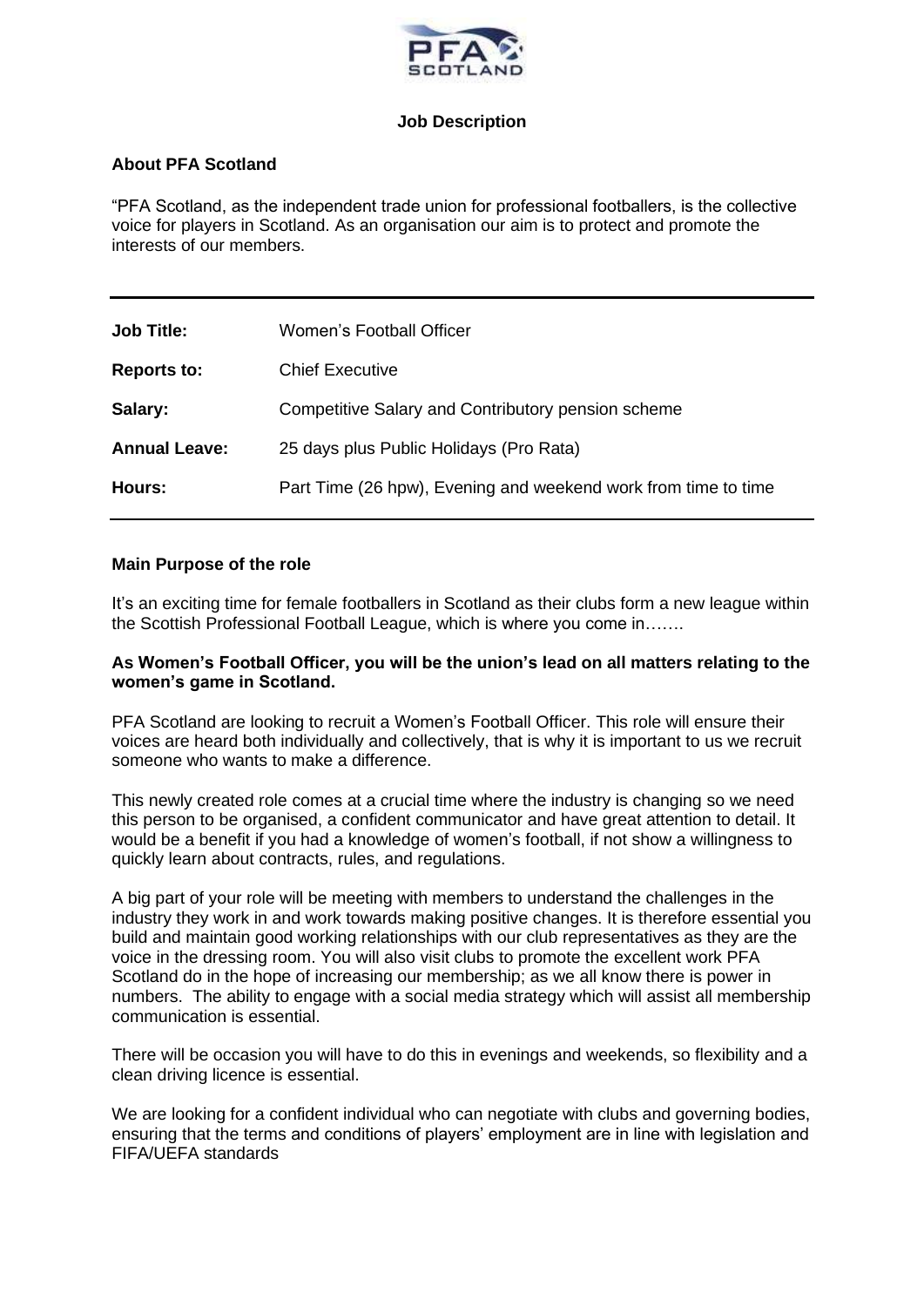

IT Skills are necessary for this position as you will be required to prepare presentations and write reports.

#### **About the team**

We are a small team who work together to provide a fantastic service to our members. You will be required at times to work with colleagues in other areas of the Union. Not only does this benefit our members but increases your knowledge.

## **We asked our team what they liked about working for PFA Scotland, here is some of their answers**

- Great Working environment with fun colleagues
- Opportunities for training and personal development
- Valued team member
- Feel Appreciated
- Free Parking
- Rewarding job
- Team lunches

If this sounds like your next role and an environment you would thrive in, please submit your current C.V. with covering letter explaining why you think you are the person for this job to [recruitment@pfascotland.co.uk](mailto:recruitment@pfascotland.co.uk)

| <b>Closing Date:</b>                  | Monday 4 <sup>th</sup> April 2022 |
|---------------------------------------|-----------------------------------|
| <b>Interview Date:</b>                | Wednesday 13th April 2022         |
| <b>Interview Method:</b> Face to Face |                                   |

We are an equal opportunities employer and welcome applications from all eligible candidates.